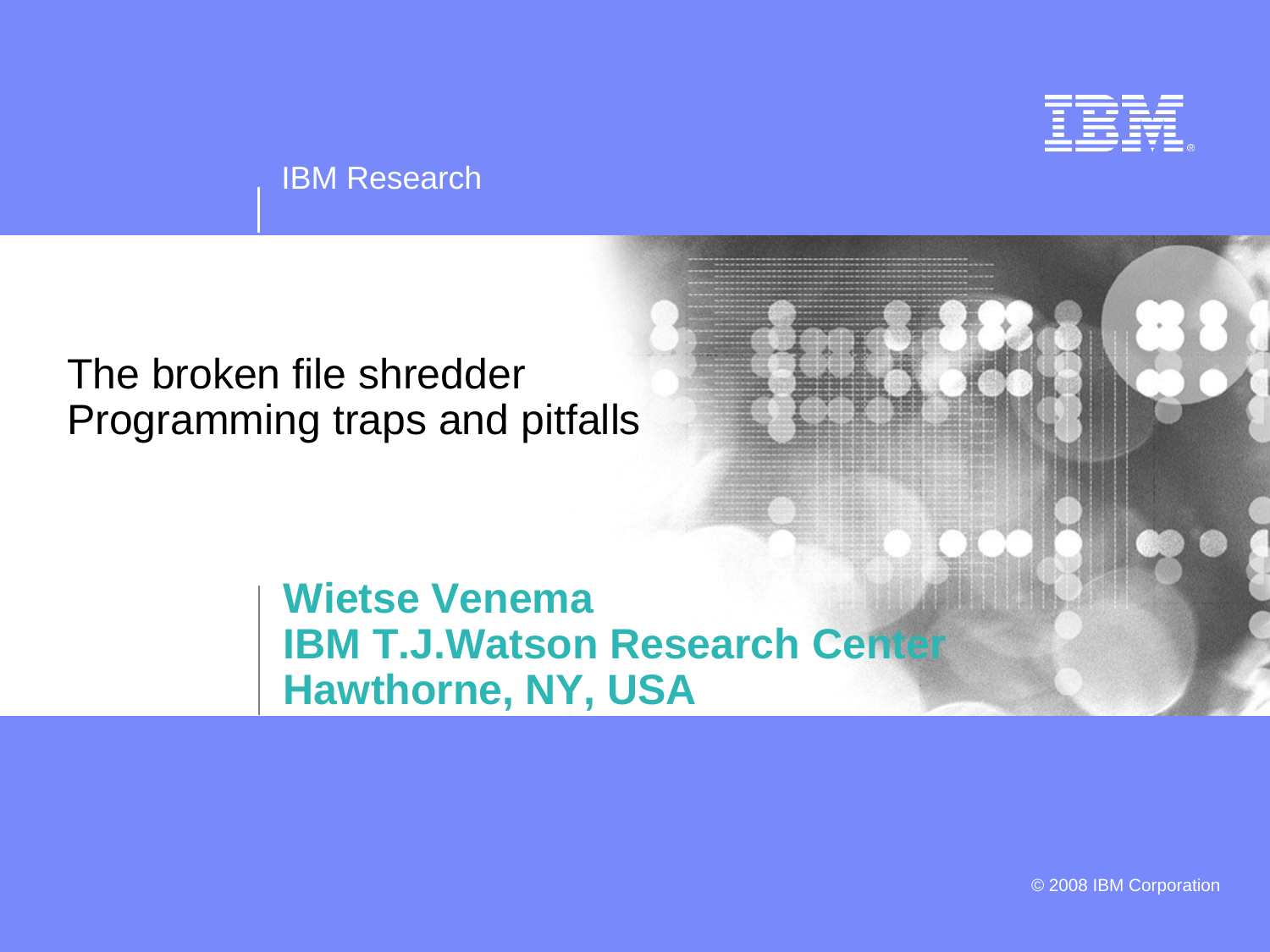

# **Overview**

- What happens when a (UNIX) file is deleted.
- **Magnetic disks remember overwritten data.**
- **How the file shredding program works.**
- **How the file shredding program failed to work.**
- **"Fixing" the file shredding program.**
- **Limitations of file shredding software.**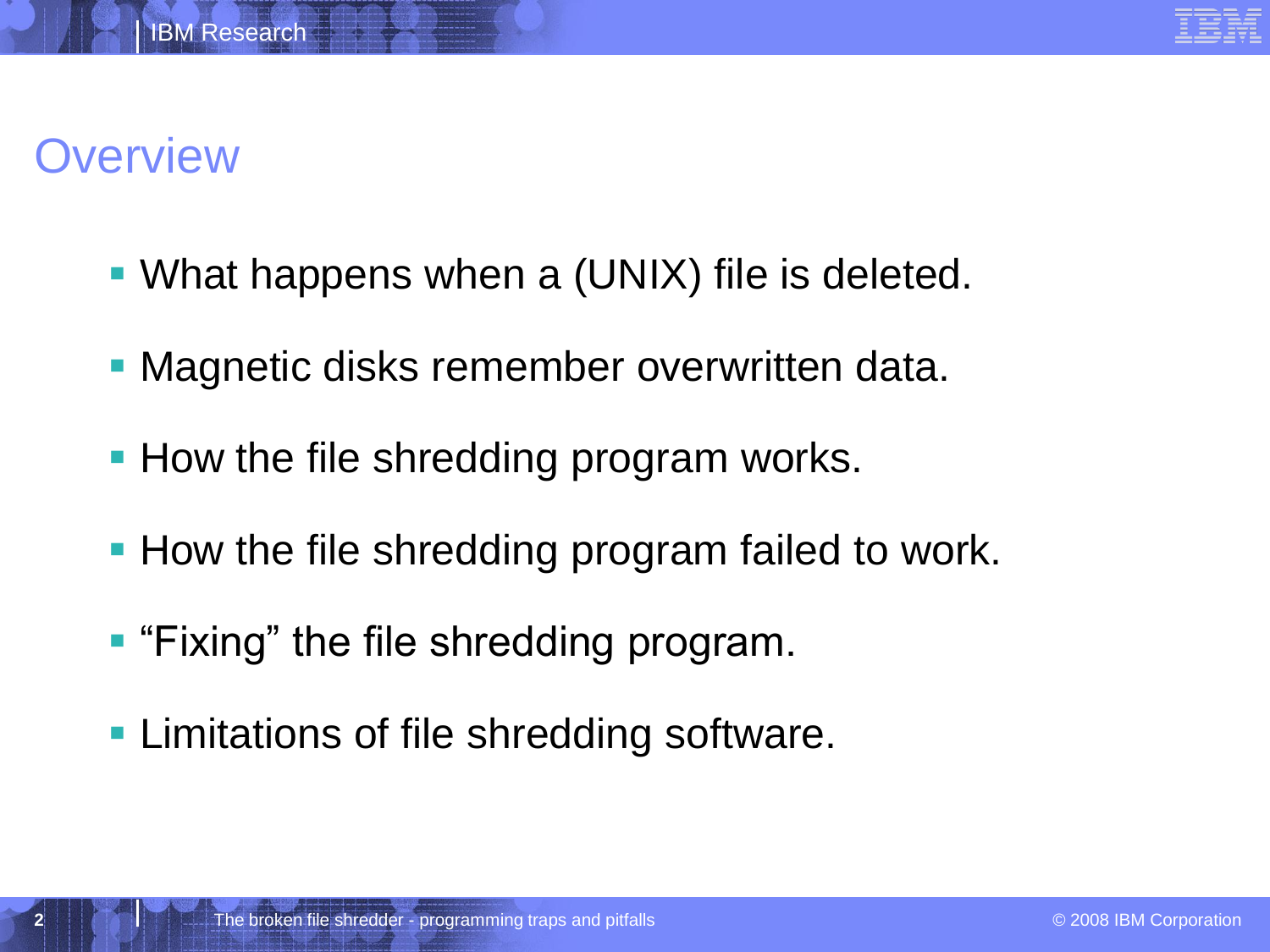

#### UNIX file system architecture

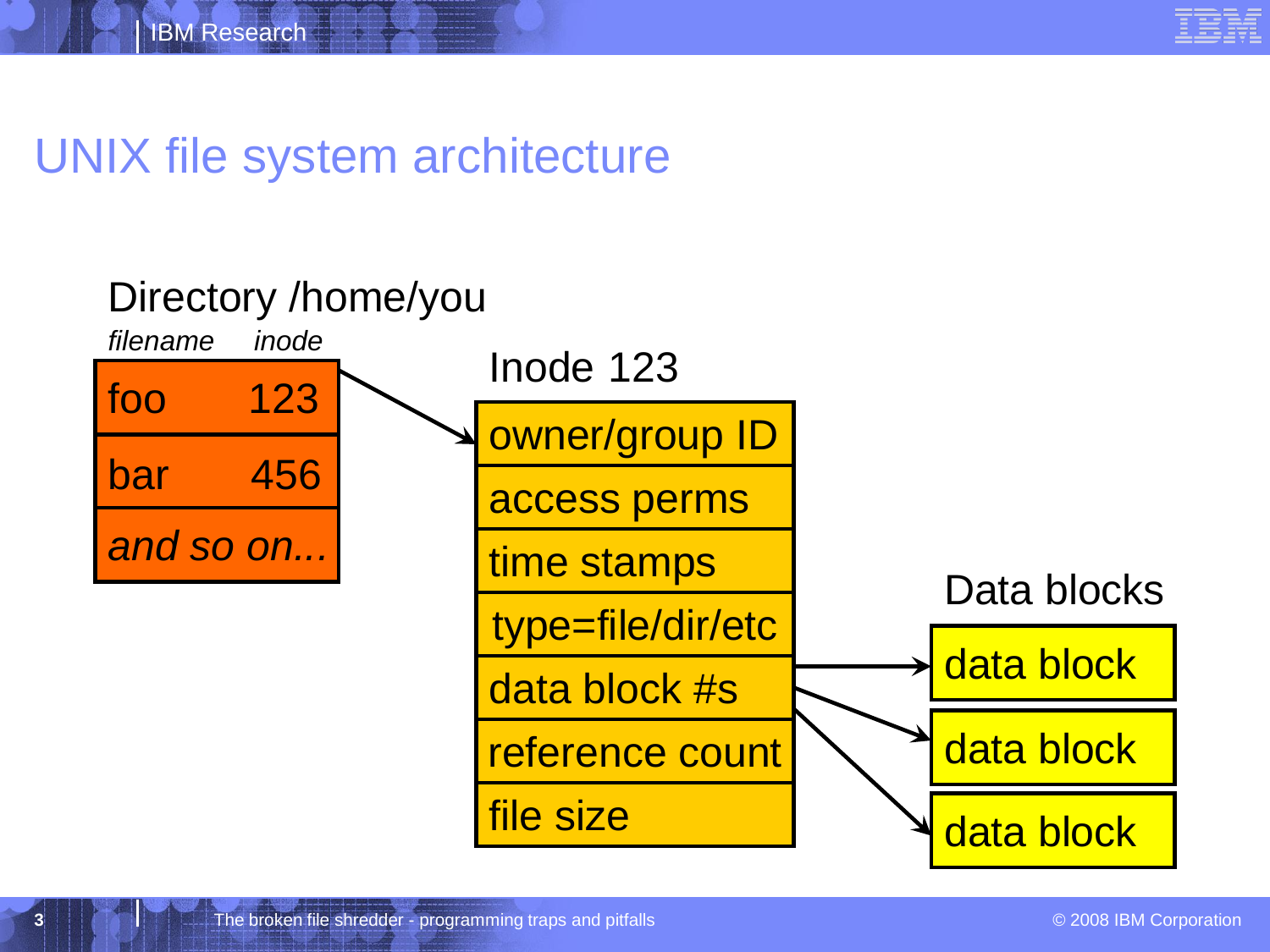# Deleting a UNIX file destroys structure, not content



**4** The broken file shredder - programming traps and pitfalls **COLL COLL COLL COLL COLL COLL COLL** CORPORATION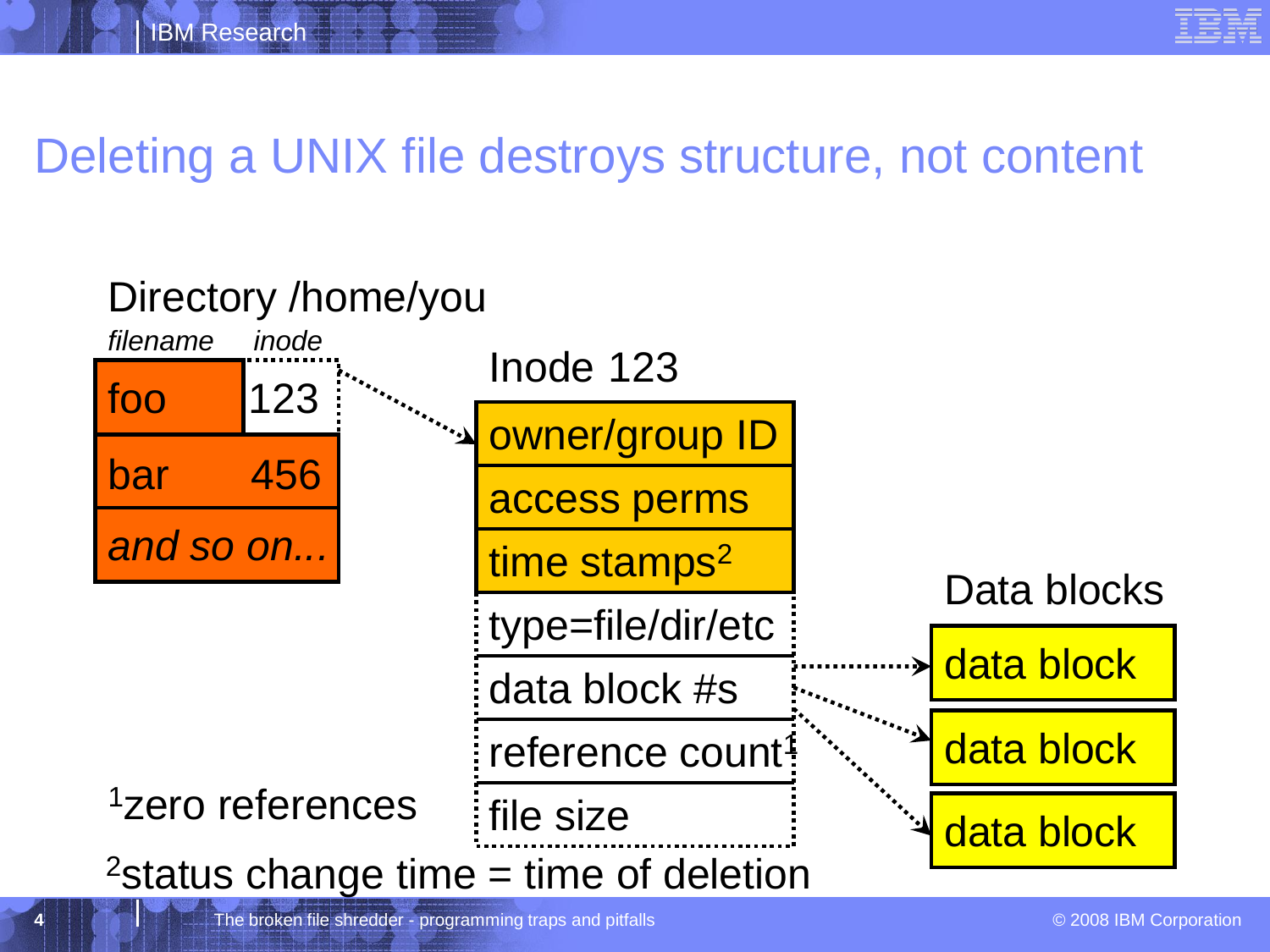

#### Persistence of deleted data

- **Deleted file attributes and content persist in** unallocated disk blocks.
- Overwritten data persists as tiny modulations on newer data.
- **Information is digital, but storage is analog.**

Peter Gutmann's papers: http://www.cryptoapps.com/~peter/usenix01.pdf and http://www.cs.auckland.ac.nz/~pgut001/pubs/secure\_del.html kool magnetic surface scan pix at http://www.veeco.com/ nanotheather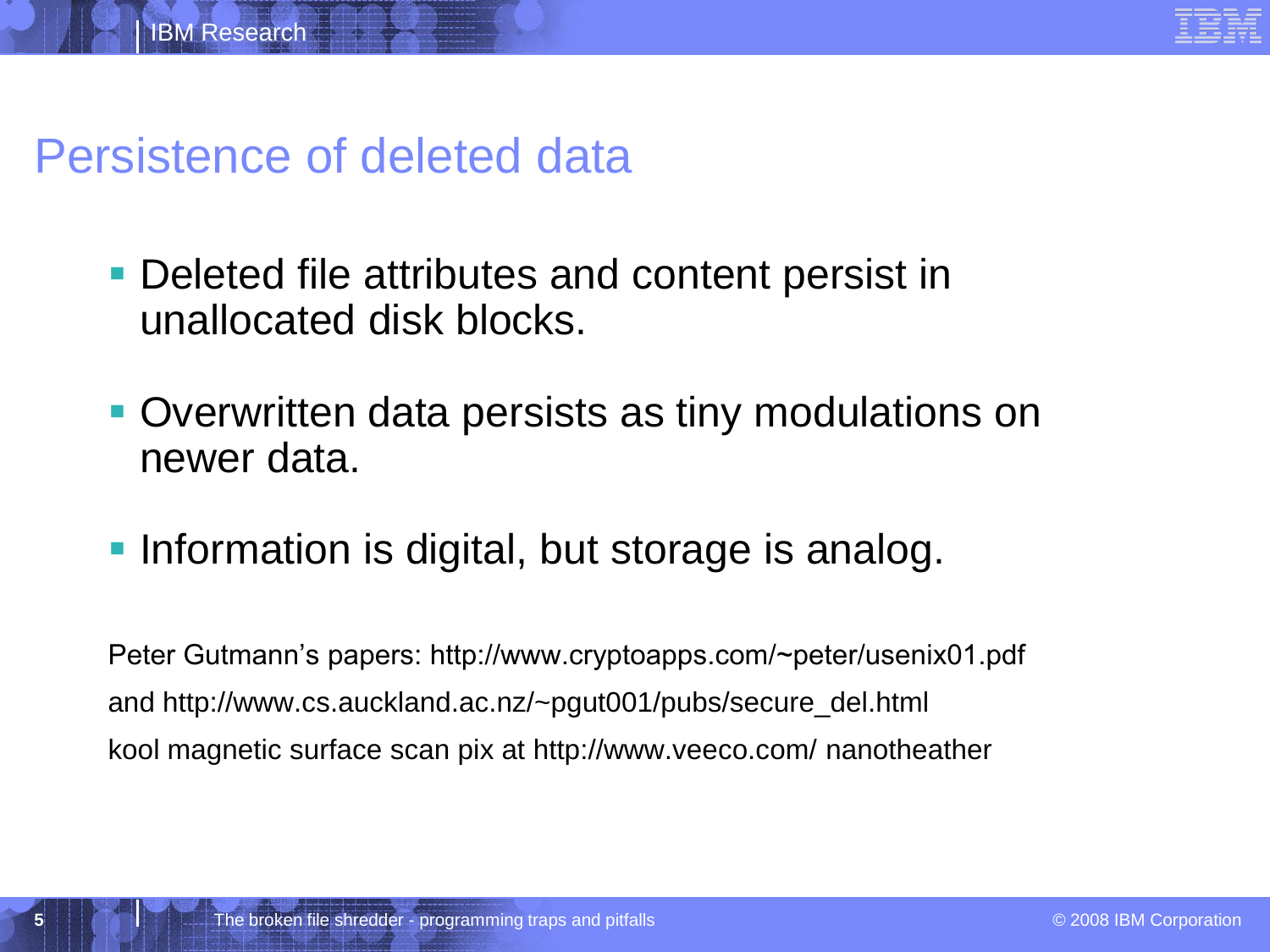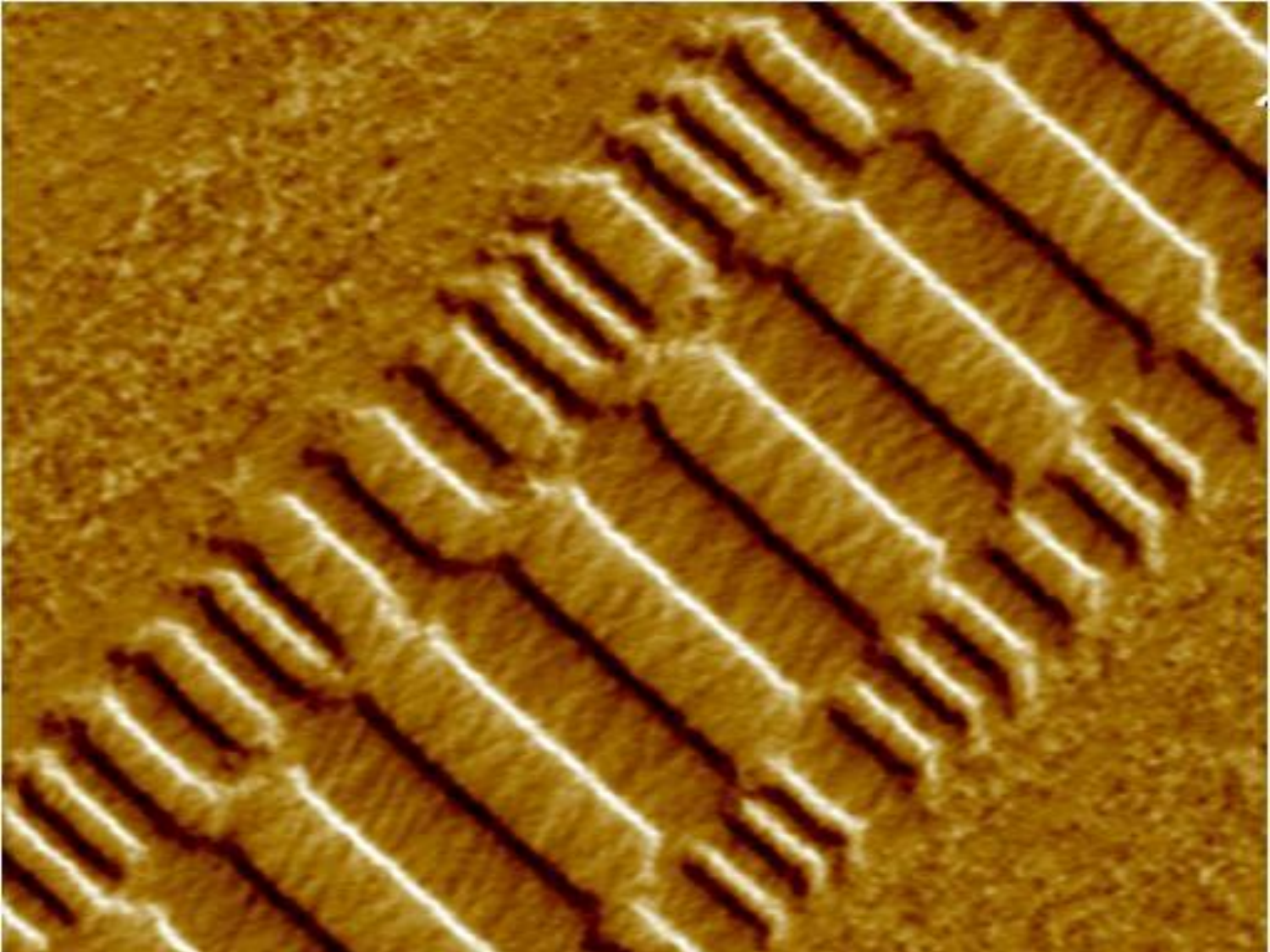# Avoiding data recovery with magnetic media

- **Erase sensitive data before deleting it.**
- To erase data, repeatedly reverse the direction of magnetization. Simplistically, write *1*, then *0*, etc.
- Data on magnetic disks is encoded to get higher capacity and reliability (MFM, RLL, PRML, ...). Optimal overwrite patterns depend on encoding.

 $m$  = modified frequency modulation;  $r = r$ un length limited;

prml = partial response maximum likelihood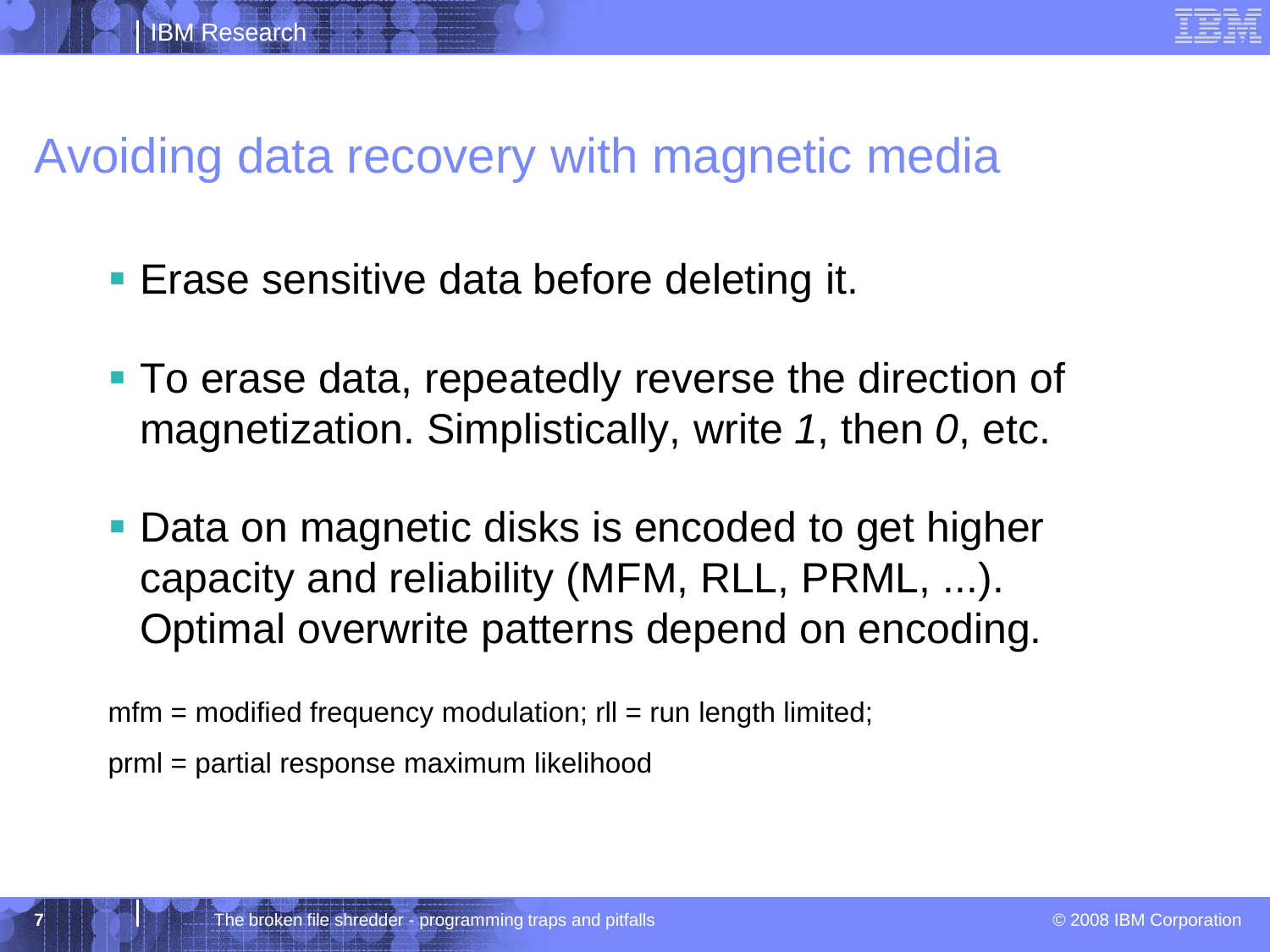

### File shredder pseudo code

/\* Generic overwriting patterns. \*/

patterns = (10101010, 01010101,

11001100, 00110011,

11110000, 00001111,

00000000, 11111111, random)

for each pattern

overwrite file

remove file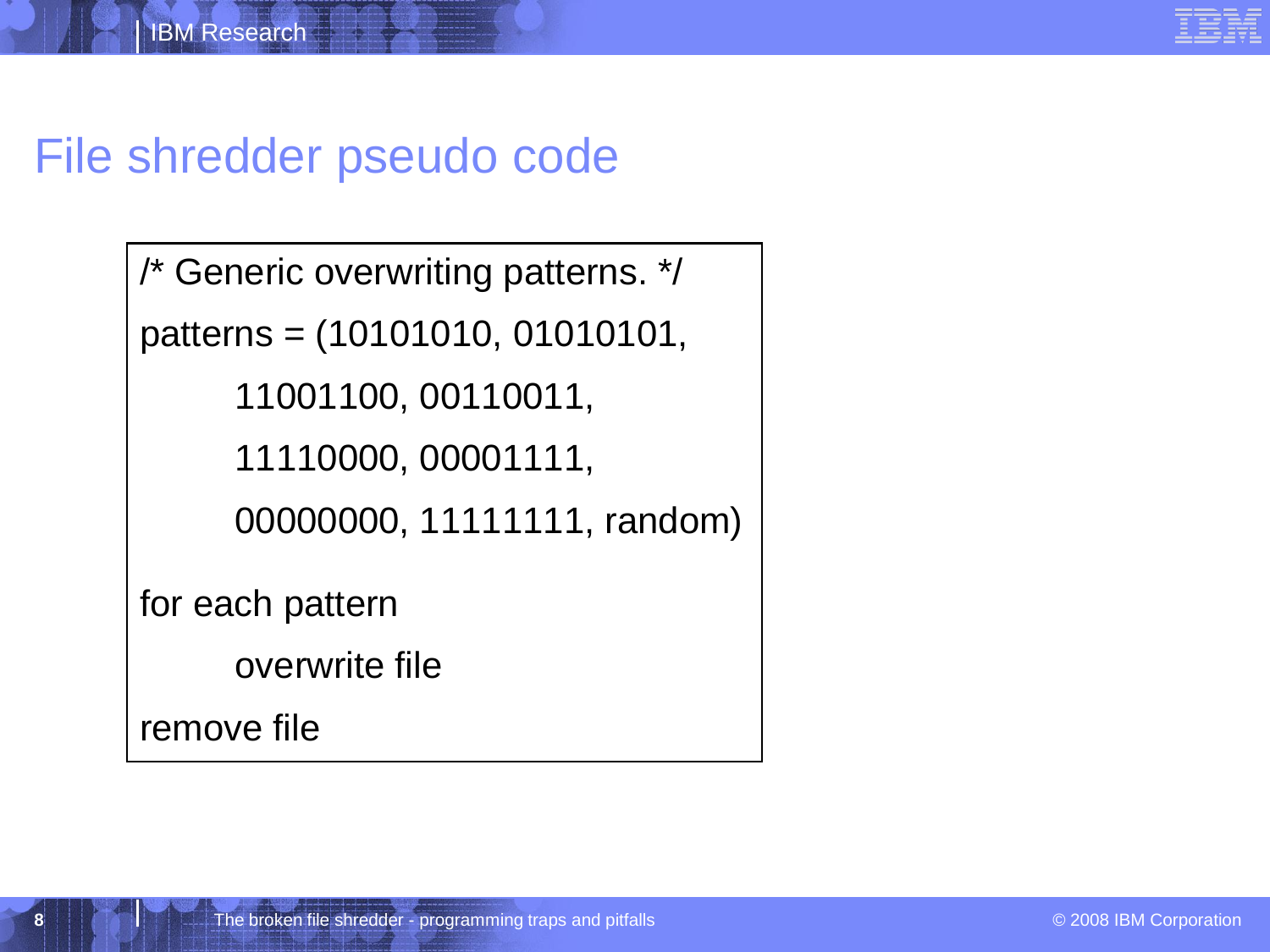## File shredder code, paraphrased

```
long overwrite(char *filename)
{
  FILE *fp;
  long count, file_size = filesize(filename);
  if ((fp = fopen(filename, "w")) == NULL)/* error... */for (count = 0; count < file_size; count += BUFFER_SIZE)
          fwrite(buffer, BUFFER_SIZE, 1, fp);
  fclose(fp); /* XXX no error checking */
  return (count);
}
```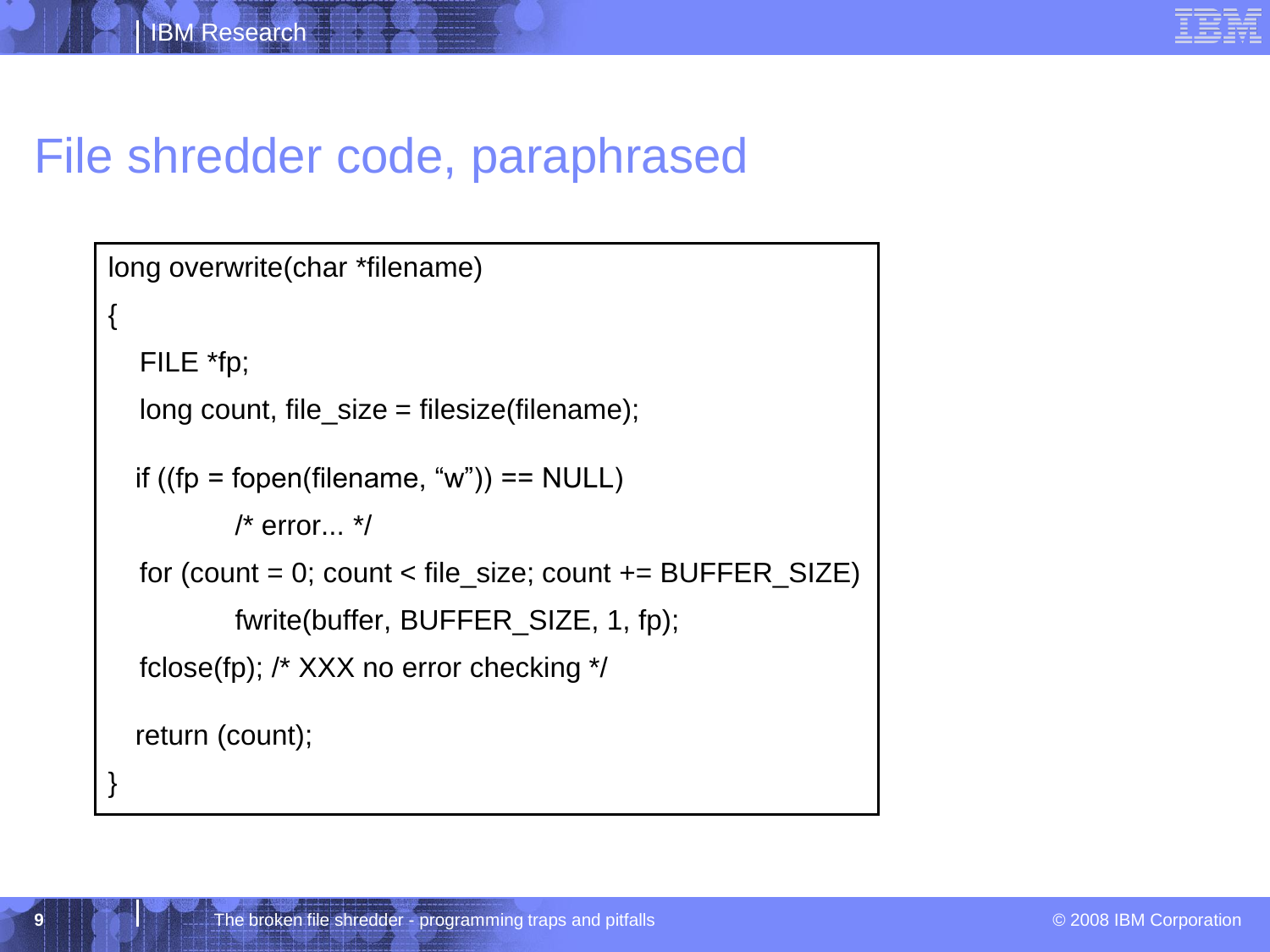

# What can go wrong?

- **The program fails to overwrite the target file content** multiple times.
- **The program fails to overwrite the target at all.**
- **The program overwrites something other than the** target file content.
- Guess what :-).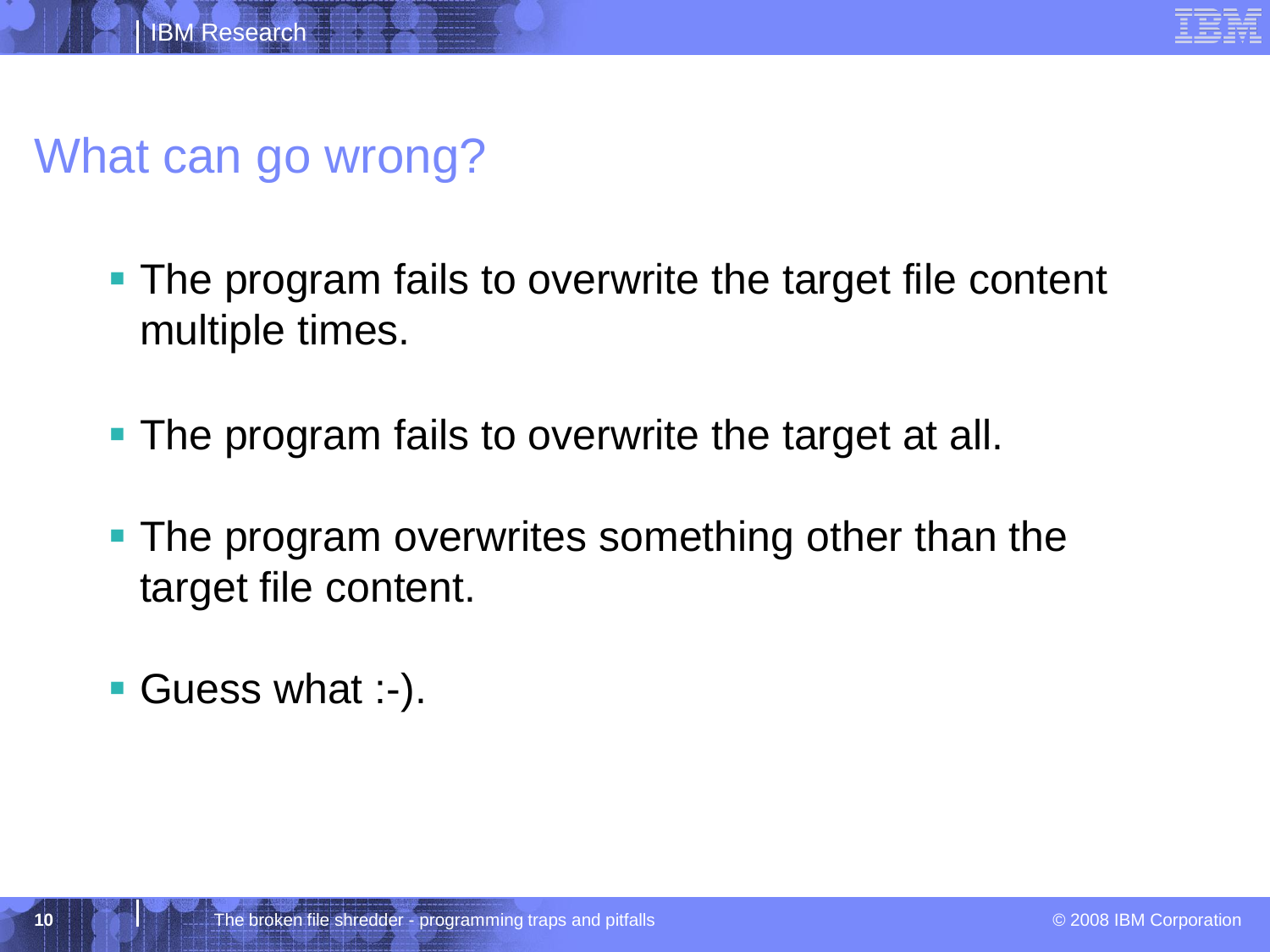

### Forensic tools to access (deleted) file information

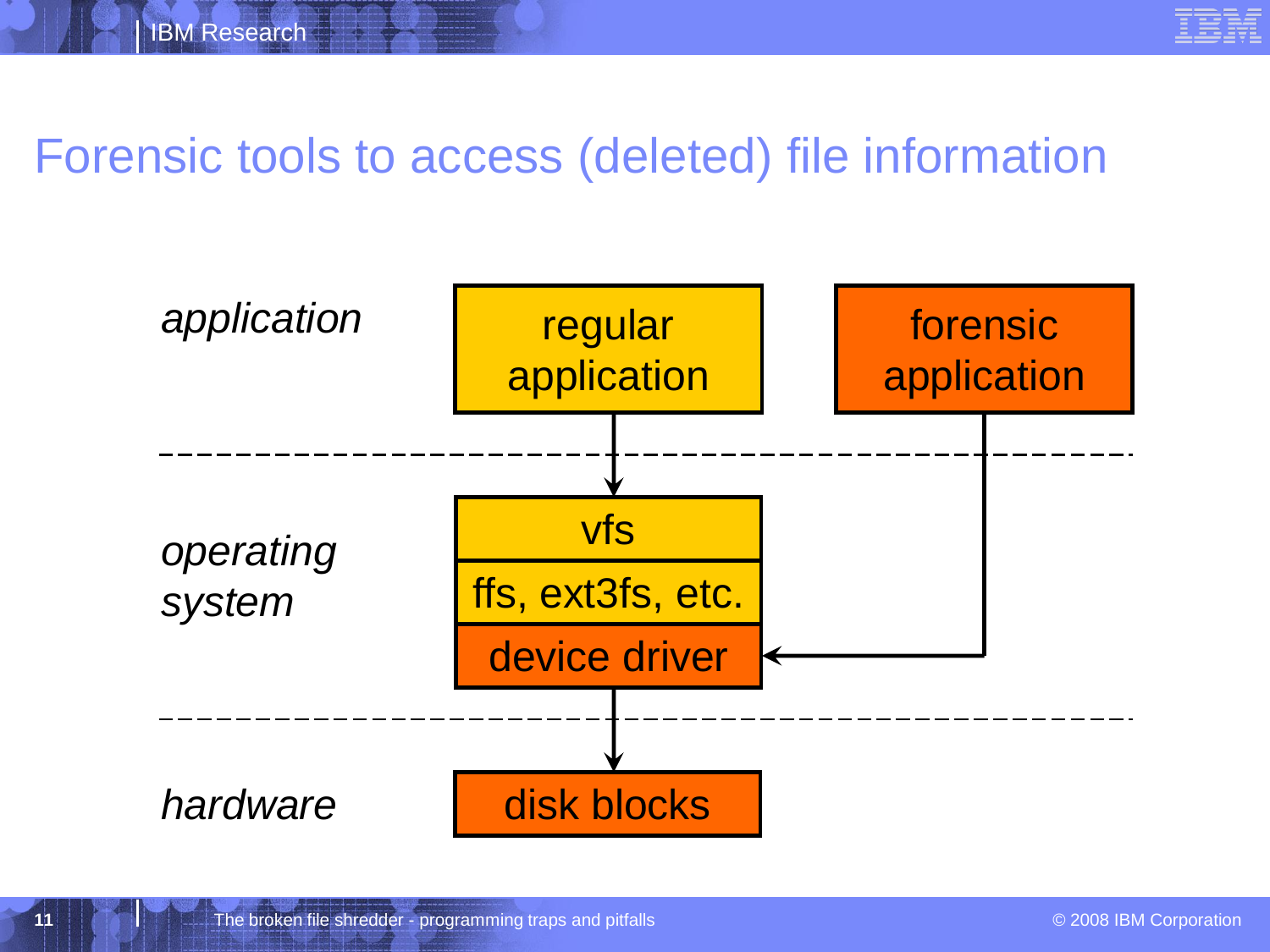# Coroner's Toolkit discovery

(Note: details are specific to the RedHat 6 implementation)

| $[root test]$ # Is -il shred.me             | list the file with its file number |
|---------------------------------------------|------------------------------------|
| 1298547-rw-rw-r-- 1 jharlan jharlan         | 17 Oct 10 08:25 shred.me           |
| [root test]# <i>icat /dev/hda5</i> 1298547  | access the file by its file number |
| shred this puppy                            |                                    |
| [root test]# shred shred.me                 | overwrite and delete the file      |
| Are you sure you want to delete shred.me? y |                                    |
| 1000 bytes have been overwritten.           |                                    |
| The file shred me has been destroyed!       |                                    |
| [root test]# icat /dev/hda5 1298547         | access deleted file by its number  |
| shred this puppy                            | the data is still there!           |
| $[root test]$ #                             |                                    |

See: http://www.securityfocus.com/archive/1/138706 and follow-ups.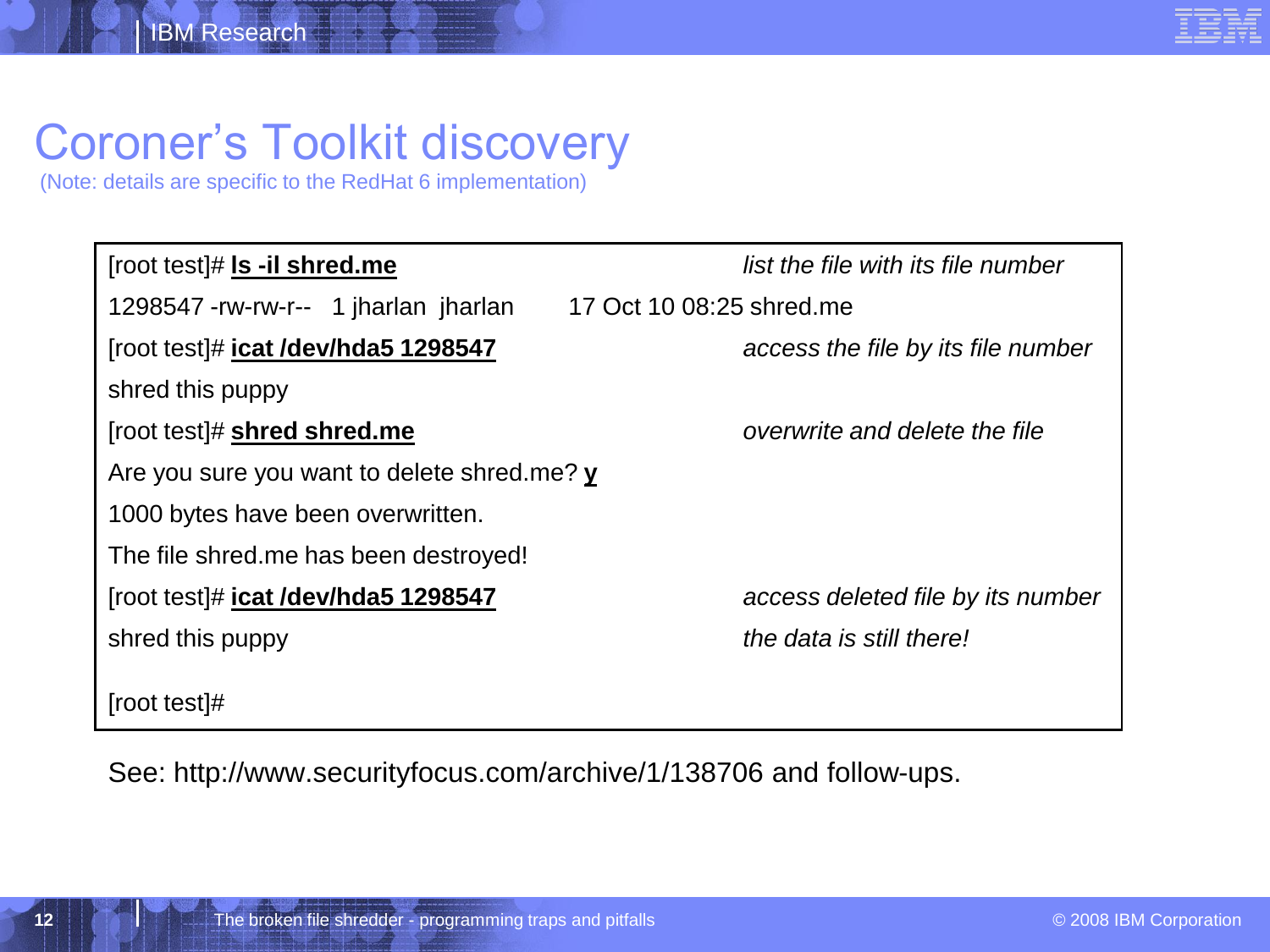

## Delayed file system writes

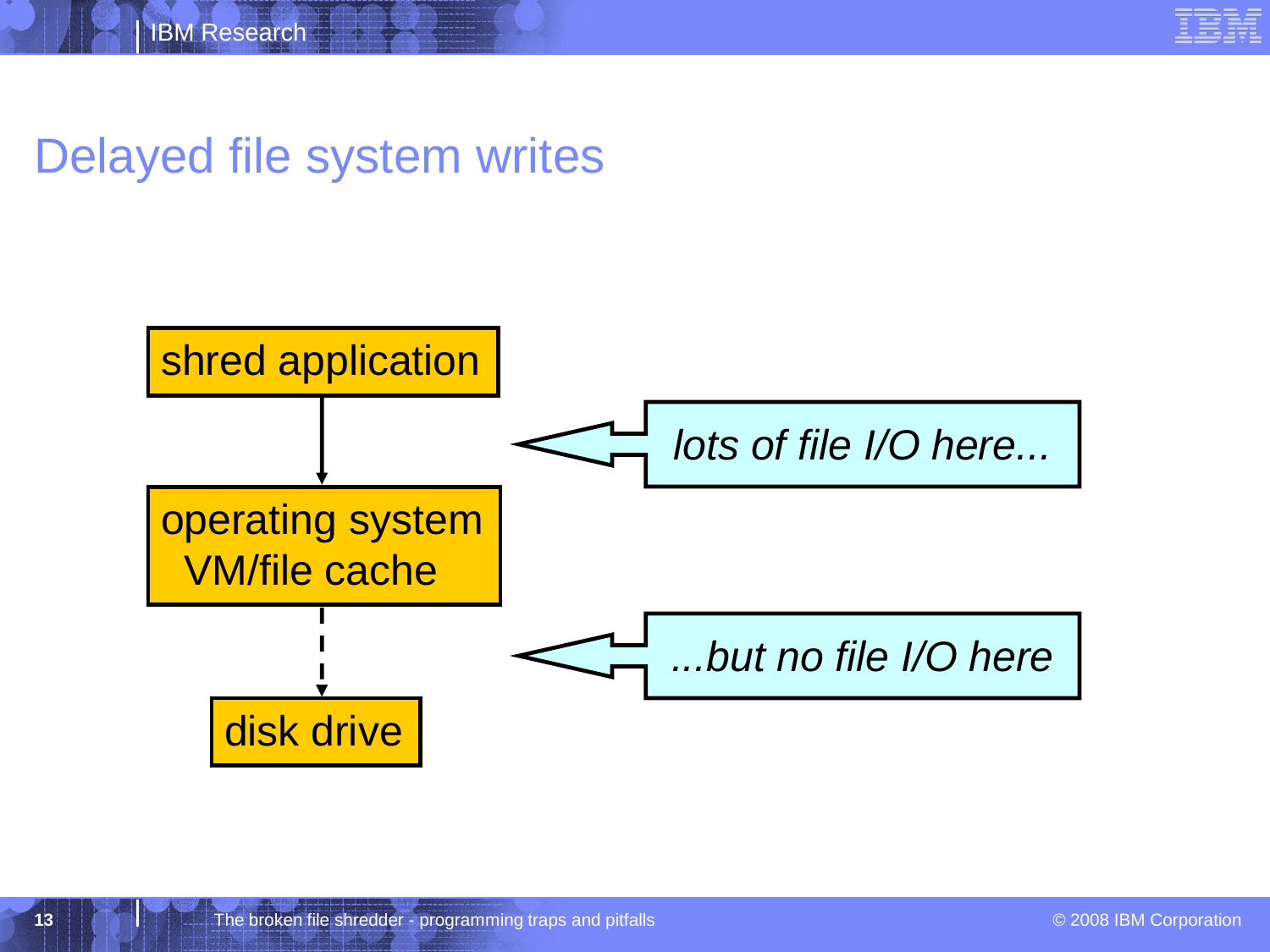

#### File shredder problem #1 Failure to overwrite repeatedly

 Because of delayed writes, the shred program repeatedly overwrites the *in-memory* copy of the file, instead of the *on-disk* copy.

for each pattern

overwrite file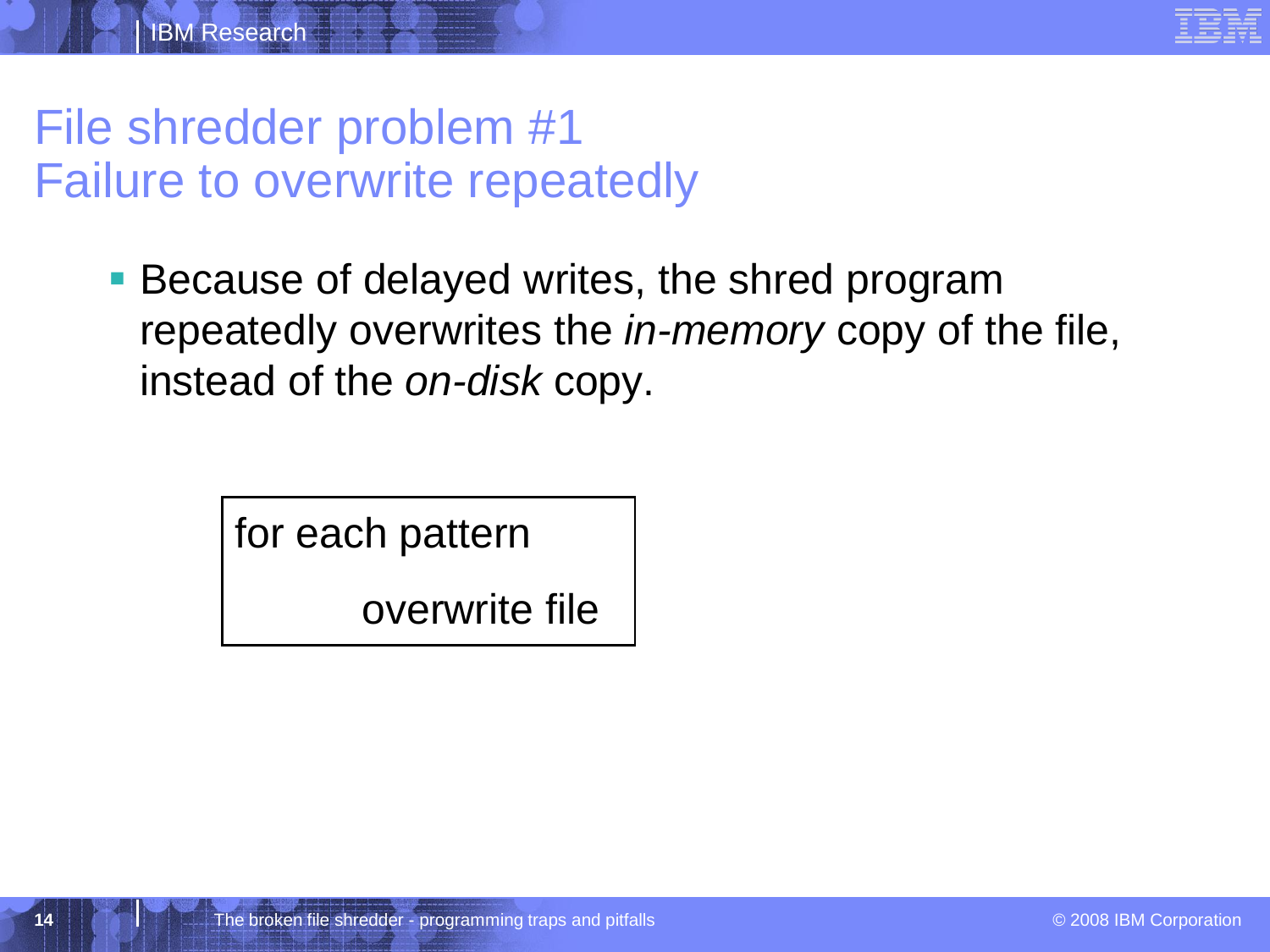### File shredder problem #2 Failure to overwrite even once

IBM Research

- Because of delayed writes, the file system discards the *in-memory* updates when the file is deleted.
- **The** *on-disk* **copy is never even updated!**

for each pattern

overwrite file

remove file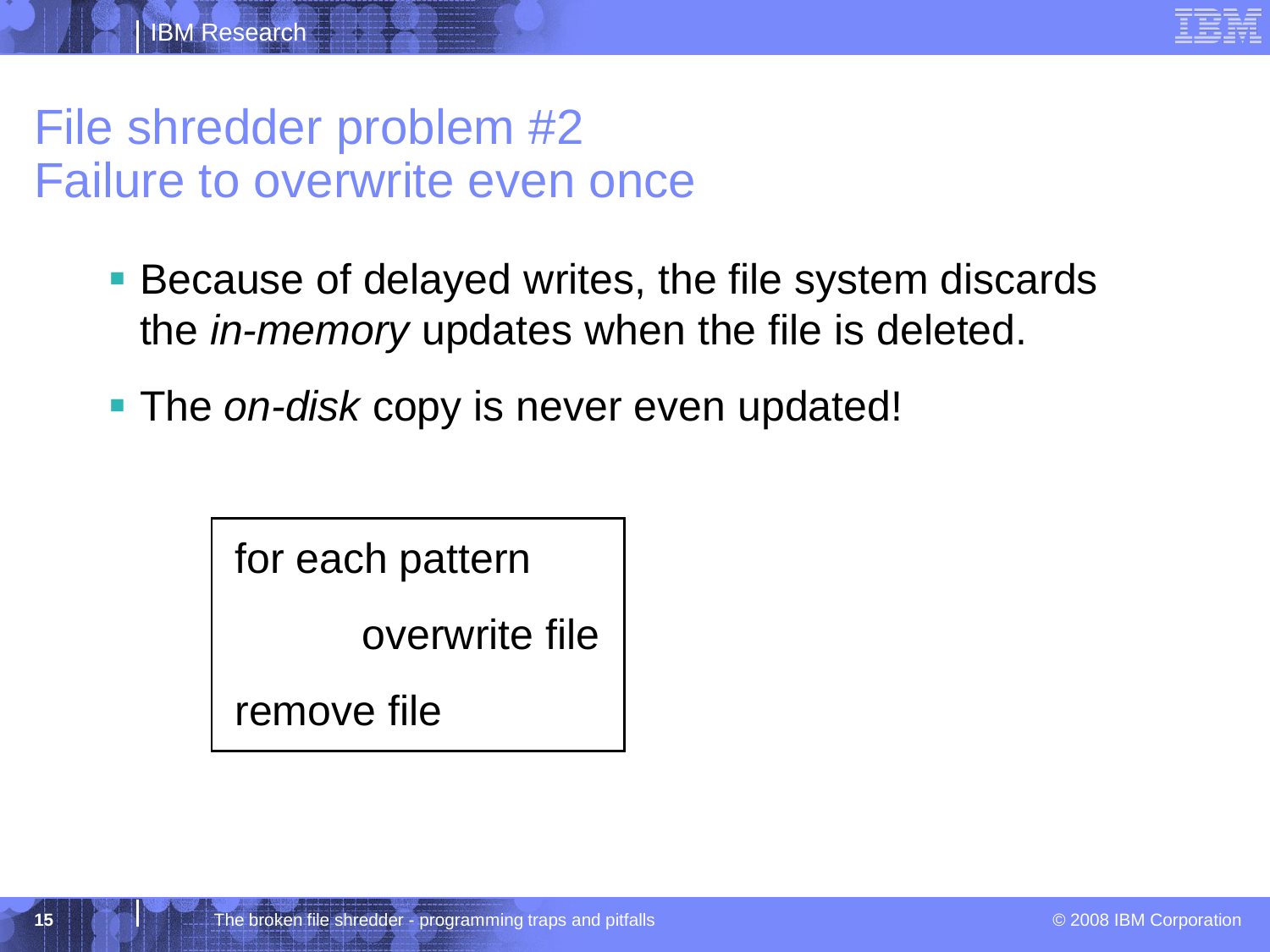

### File shredder problem #3 Overwriting the wrong data

• The program may overwrite the wrong data blocks. *fopen(path,"w") truncates* the file to zero length, and the file system may allocate *different* blocks for the new data.

```
if ((fp = fopen(filename, "w")) == NULL)
```

```
\prime^* error... \prime
```
for (count  $= 0$ ; count  $<$  file\_size; count  $+=$  BUFFER\_SIZE)

```
fwrite(buffer, BUFFER_SIZE, 1, fp);
```

```
fclose(fp); /* XXX no error checking */
```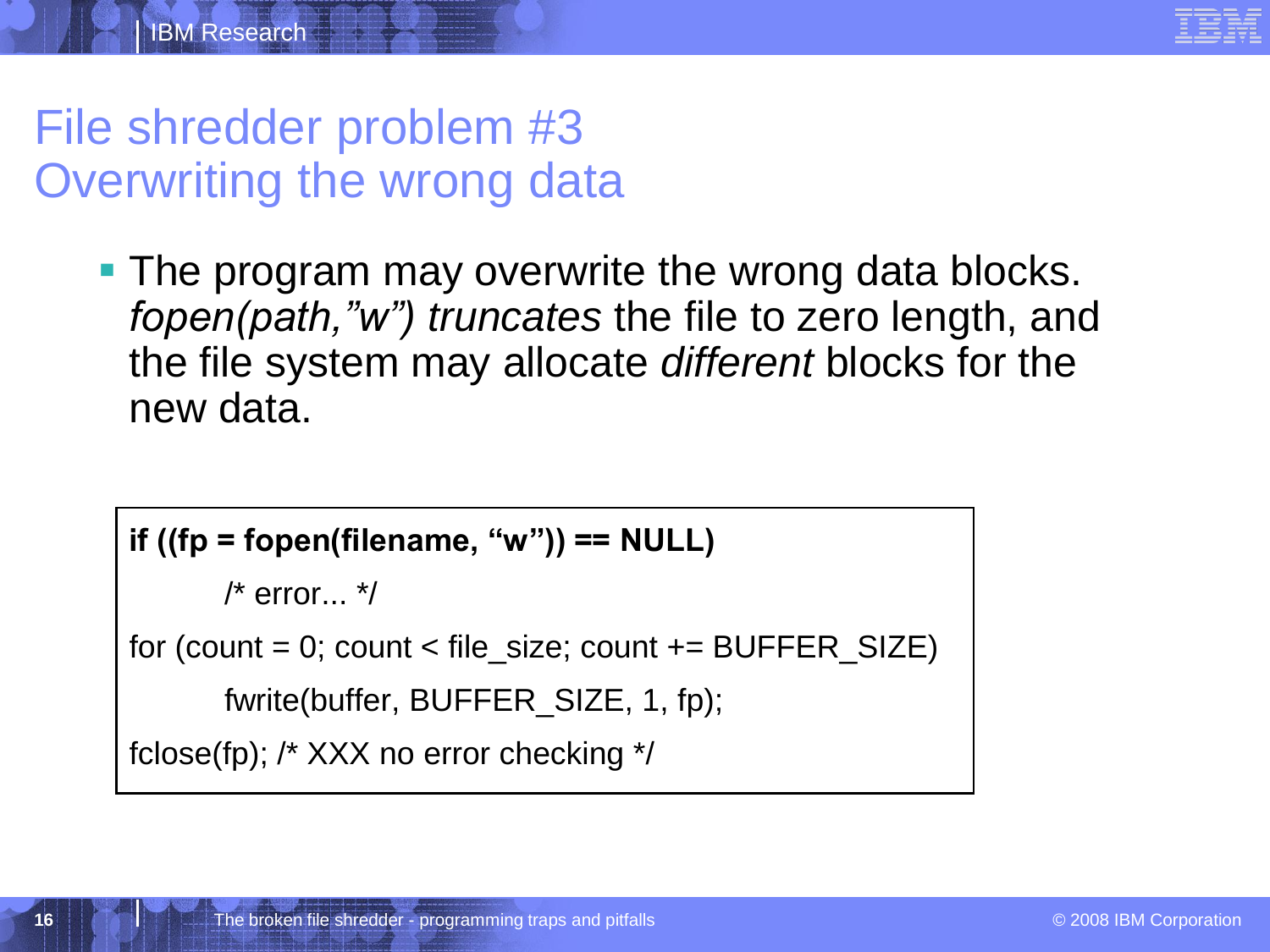#### "Fixing" the file shredder program

```
if ((fp = fopen(filename, "r+")) == 0) open for update, not truncate
      \frac{*}{*} error... \frac{*}{*}for (count = 0; count \lt file size; count += BUFFER SIZE)
      fwrite(buffer, BUFFER_SIZE, 1, fp);
if (fflush(fp) != 0) application buffer => kernel
      \frac{*}{*} error. \frac{*}{*}if (fsync(fileno(fp)) != 0) kernel buffer => disk
      \frac{*}{*} error... \frac{*}{*}if (fclose(fp) != 0) and only then close the file
      /* error... */
```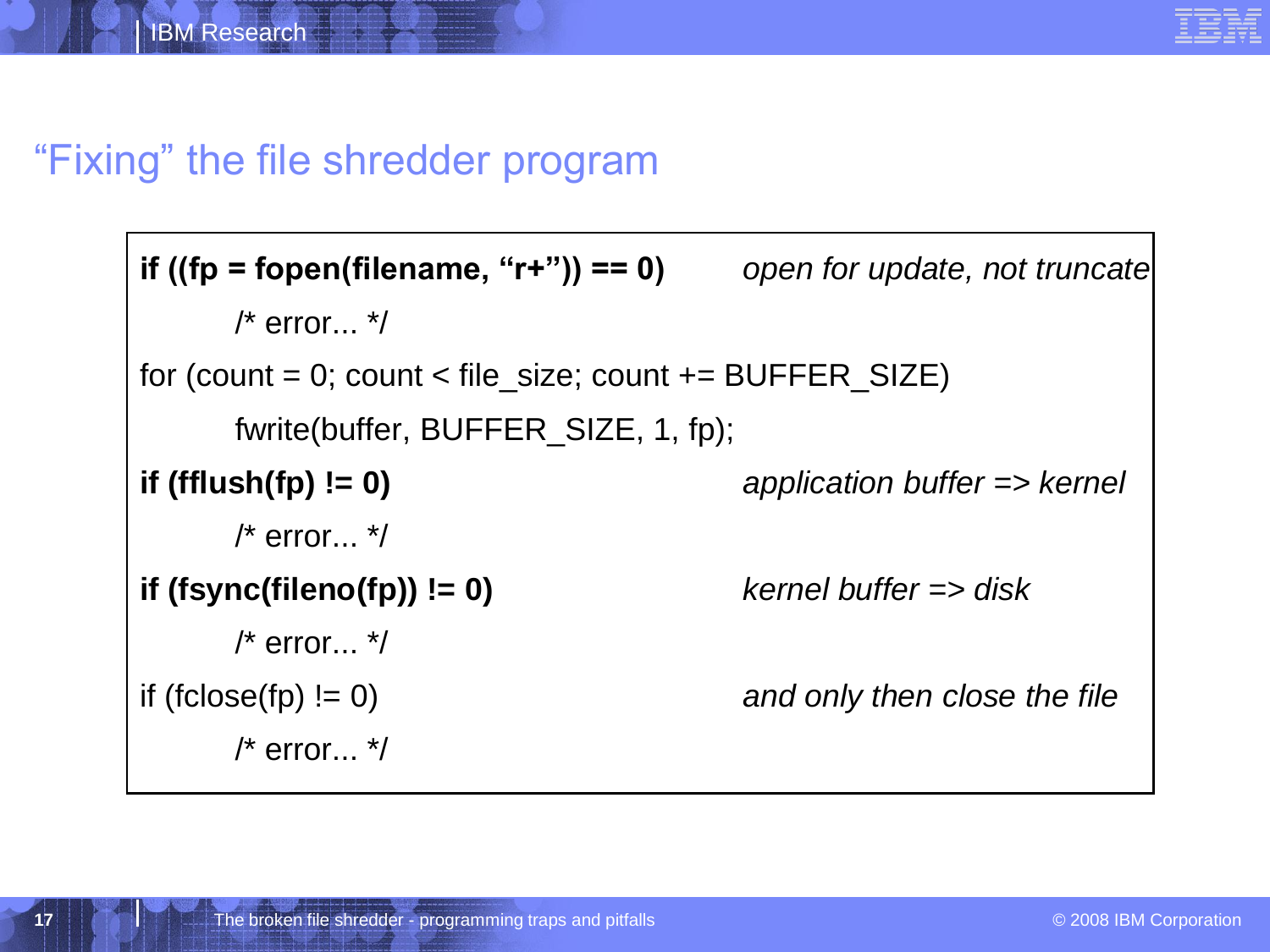

# Limitations of file shredding

- Write caches in disk drives and/or disk controllers may ignore all but the last overwrite operation.
- Non-magnetic disks (flash, NVRAM) try to avoid overwriting the same bits repeatedly. Instead they create multiple copies of data.
- Not shredded: temporary copies from text editors, copies in printer queues, mail queues, swap files.

**Continued...**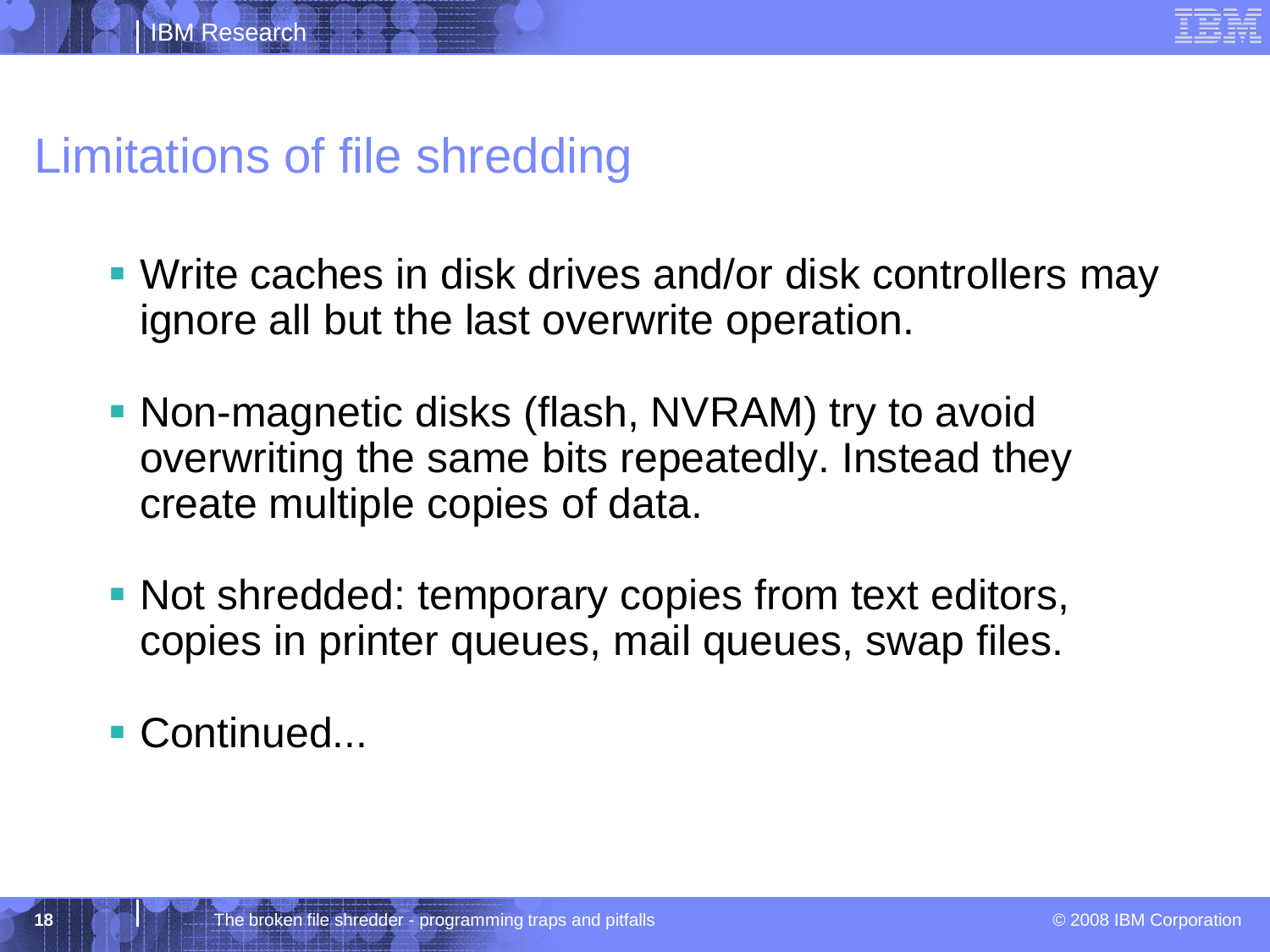# Limitations of file shredding (continued)

- **File systems may relocate a file block when it is** updated, to reduce file fragmentation.
- **Disk drives relocate blocks that become marginal.**
- Journaling file systems may create additional temporary copies of data (ext3fs: journal=data).
- Copy-on-write file systems (like Solaris ZFS) never overwrite a disk block that is "in use".
- None of these limitations exist with file systems that encrypt each file with its own secret key.